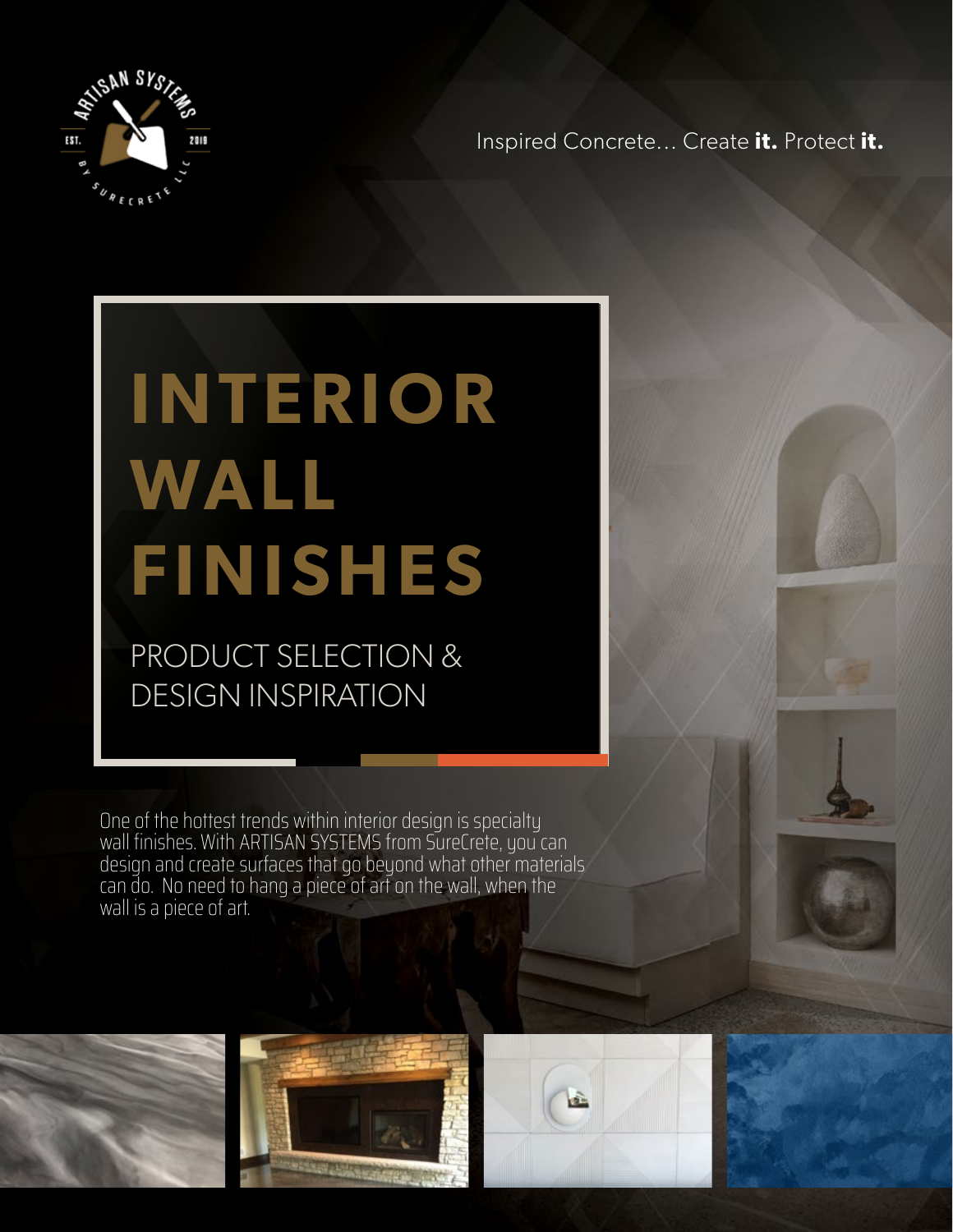# STEPS AND PROCEDURES Protect **it.** Enhance **it.** Transform **it.** Prep **it.Select Materials** O

### **SELECTION OF MATERIALS**

#### **With ARTISAN Interior Wall Finish systems, YOU get to choose the look.**

For installations over existing drywall, masonry surfaces or composite surfaces, our MICROTEK and SURESPRAY products can be installed in thin sections to create a range of **smooth to subtle texture** that evokes a hand-hewn quality. These systems can also be installed as shower surrounds, with properly prepared and waterproofed substrates.

For **stone-like** finishes where dramatic texture and relief are desired, SureCrete's WALLSTAMP is an innovative material that mimics the appearance of natural stone or stone slabs, without the weight and complicated installation process.

The combination of these products paired with limitless creativity, allow for one of a kind surfaces meeting a variety of design criteria.

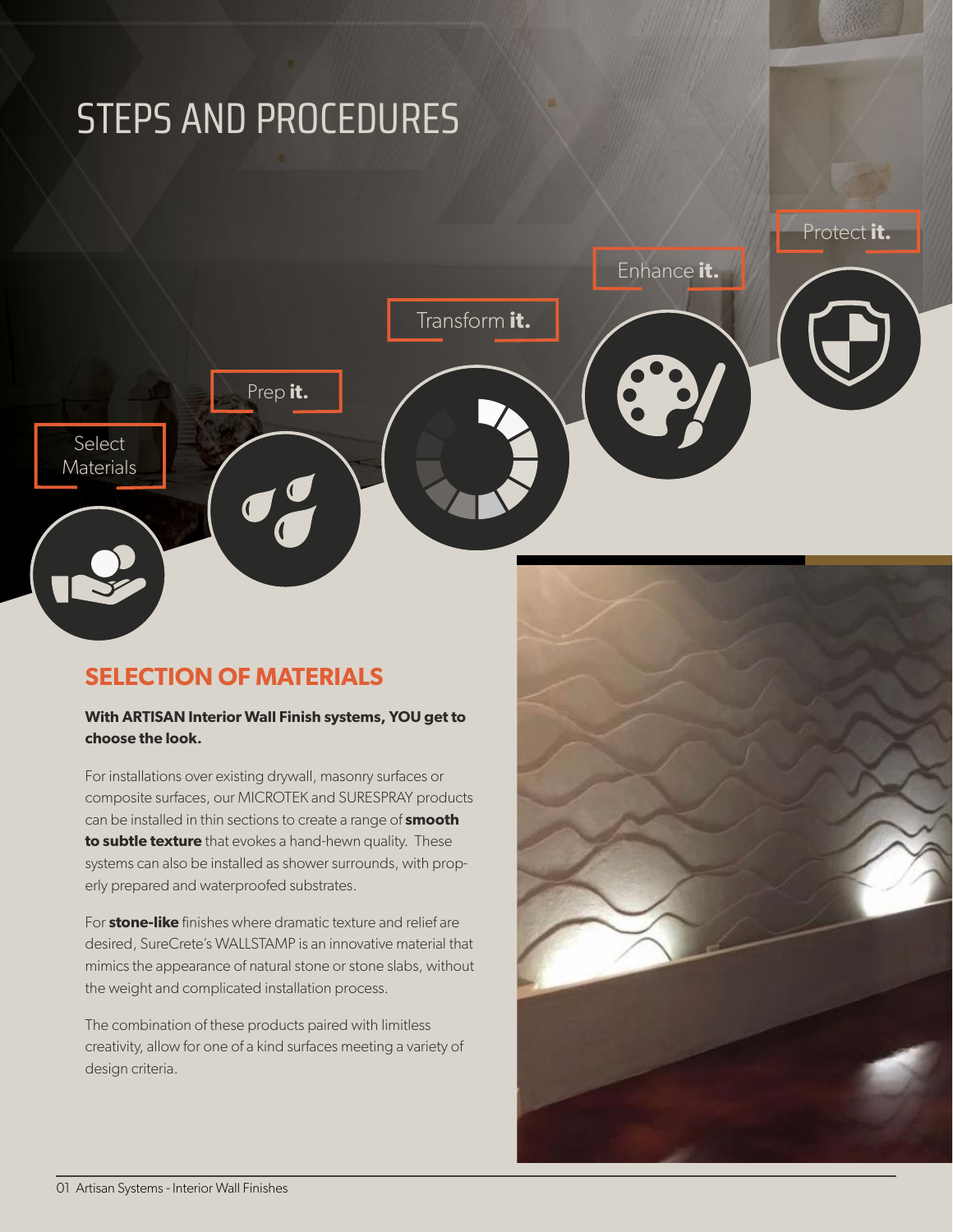#### 01 PREP **IT.**  Surface Preparation

**SCR Super Concrete Renovator:** Combines three products in one; a strong detergent, degreaser, and acid to ensure proper cleaning and etching for concrete overlays, stains and sealers.\*



**ELASTOSHIELD:** Elastomeric membrane for waterproofing and crack presentation.



*\*Refer to International Concrete Repair Institute Guidelines for surface prep and profile numbers for your specific project, along with SureCrete Technical Data Sheets for each overlay products.*

#### 03 TRANSFORM **IT.**  Wall Finish Products

**MICROTEK:** A just add water, self bonding, cement – based overlay system for interior concrete floors.

#### **Select your product based on wall conditions:**



**One Coat:** Standard base for rough surfaces



**WALLSPRAY:** Lightweight, thin, sprayable overlay that can be used to create multiple finishes including antique, sand and knockdown.





**WALLSTAMP:** Lightweight, vertical, thick build overlay for texturizing or carving three-dimensional surfaces.



*Customize colors and enhance visual texture with compatible colors and product (see section 04 for details)*